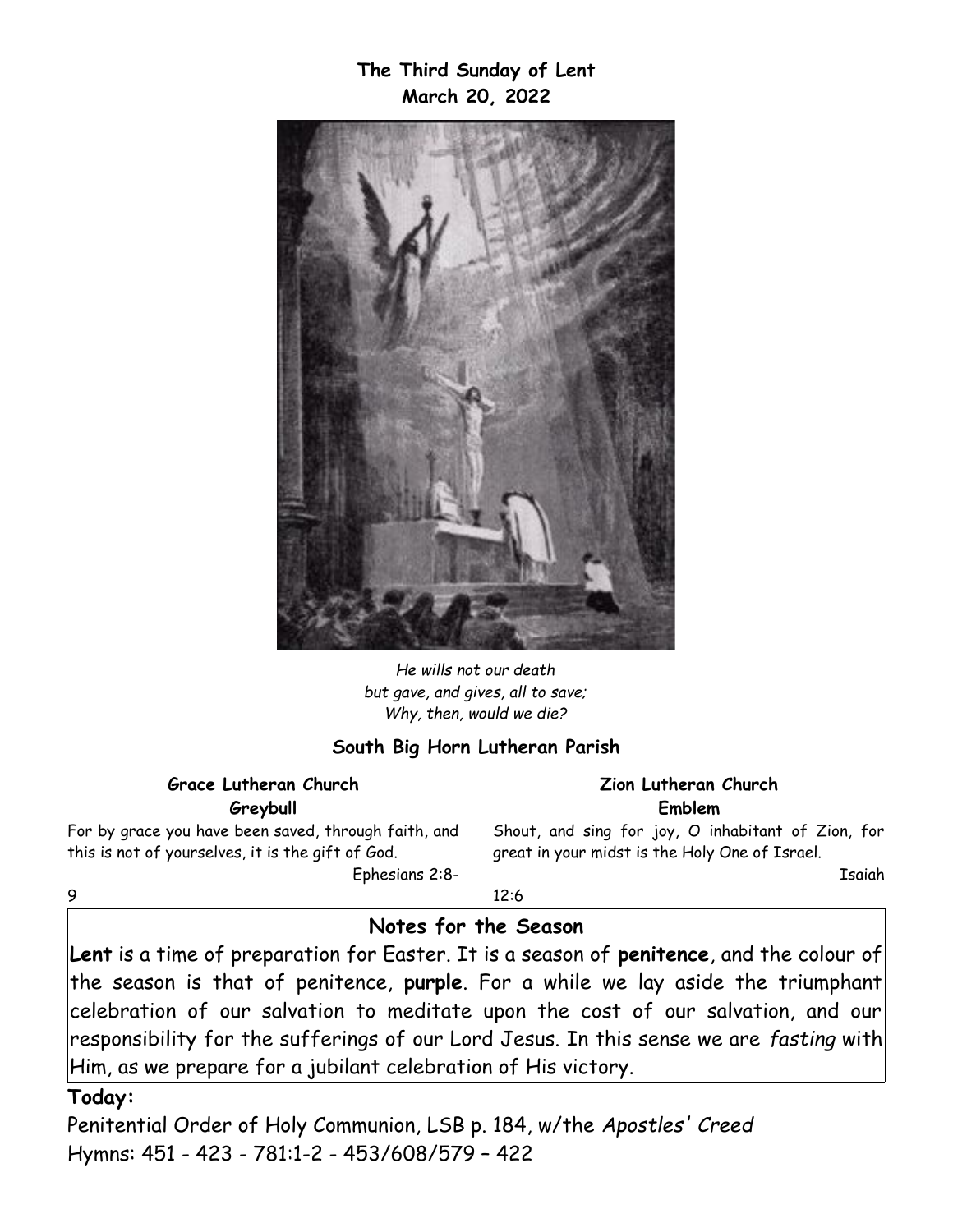## **About Holy Communion**

Holy Scripture teaches that as an expression of unity Christians should share the Sacrament only with those with whom we are united in a common faith. We honour this teaching as our due obedience, and also to guard the uninstructed and those who do not submit to the full counsel of God against spiritual harm (1 Corinthians 11:27– 29). As such, only Christians who share our faith and confession and therefore belong to congregations in the fellowship of the Lutheran Church-Missouri Synod will commune in our church. **We sincerely welcome our visitors**; we assure you that we uphold this practice also out of concern for *your* spiritual welfare, and that our Pastor would love to study Scripture with you and help you embrace the full counsel of God, so that we can celebrate the Sacrament in a manner pleasing to God and beneficial for us all.

### **Just so we do not forget:**

# *What does God say about all these Commandments?*

He says: "I, the Lord your God, am a jealous God, punishing the children for the sin of the fathers to third and fourth generation of those who hate Me, but showing love to a thousand generations of those who love Me and keep My commandments."

(Exodus 20:5-6)

## *What does this mean?*

God threatens to punish all who break these commandments. Therefore, we should fear His wrath and not do anything against them. But He promises grace and every blessing to all who keep these commandments. Therefore, we should also love and trust in Him and gladly do what He commands. *Of the Small Catechism*

**This we believe** *– from the Confessions of our Church*

But when not all who hear the Word of God believe, and some are therefore condemned the more deeply to severer punishments eternally, the reason is not that God had begrudged them their salvation, rather, it is their own fault, because they have heard the Word in such a manner as not to learn, but only to despise, blaspheme, and disgrace it, and have resisted the Holy Spirit, who through the Word wished to work in them, as was the case at the time of Christ with the Pharisees and their followers. *Formula Concord,* the *Solid Declaration*

**Lenten Dinners at Grace** at 6 pm., prior to Lenten Worship on Wednesdays, March 23, and 30, and April 6.

March 23: Carry-in

March 30: Baked potato dinner

April 6: Carry-in

*Free will offerings will be taken for our Youth Account.*

**Lenten Worship at Grace** at 7 pm. on Wednesdays, March 23, and 30, and April 6.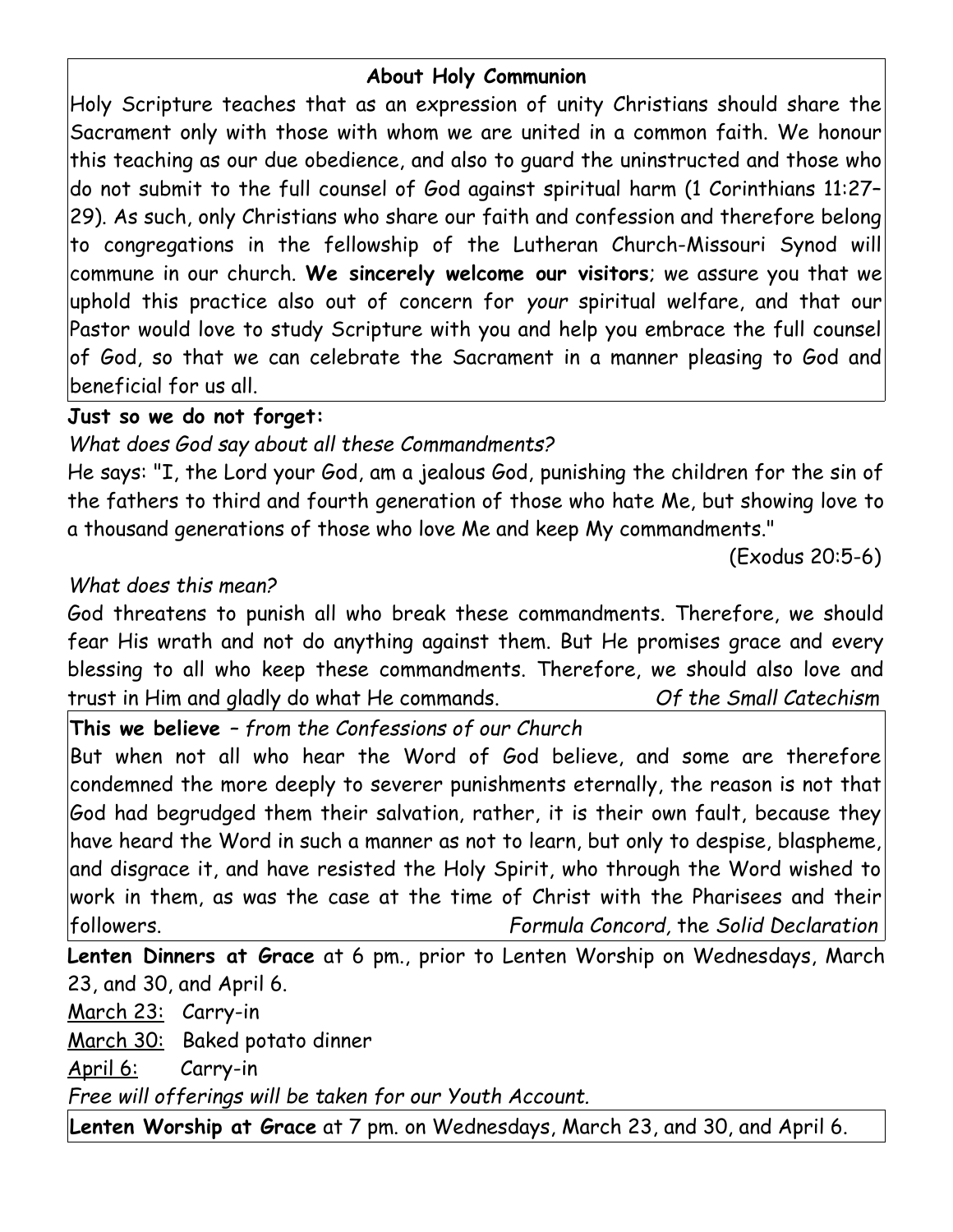**Services of penitence and prayer** at Grace on Friday nights at 7 pm. in response to the Wuhan Virus, political chaos and oppression at home and abroad, war, and other current threats to the peace of the world, the freedom of the Church of Christ, and the general well-being of people here and everywhere.

**Let's do the time warp again:** Our Worship times will switch over Sunday, **April 3**, so that, until October, Sunday worship at Zion will be held at 8 am. and at Grace at 10:30 am.

**A Life Thought from Lutherans for Life:** No death, not even in physician-assisted suicide or embryo destruction, pleases the Lord God (Ezekiel 33:11). And these practices pose spiritual dangers as well as physical ones. So, He has commissioned each of us to warn our neighbors—and especially our brothers and sisters—against them (Ezekiel 33:7-8). We have not only the responsibility but the privilege of ushering them to a sacred escape (1 Corinthians 10:13)!

**Thank you – again -** to all who request that Thrivent Choice Dollars go to our churches. We have been informed that Zion has recently received another \$ 707 through the Thrivent Choice Dollars programme. The money will be kept on a special account, where it will be available to us, should a special need arise; and where, in the meantime, it will earn us good interest.

**A Stewardship Thought for the Sunday:** Part of our readings today is Luke 13:13 – "No, I tell you; but unless you repent, you will all likewise perish." The season of Lent is all about repentance. It is about turning back to the Lord, away from our sins, in faith. We know that it is only in the Lord that we can find salvation. So, we do well in this season of repentance to examine ourselves, asking questions like, "What is trying to keep me away from Jesus? What is a temptation I face? What is a sin I need to repent of and leave behind?" Then we turn to the Lord for the strength to leave these sins behind, and we turn to the Lord for the courage to follow Him in faith and faithful living. *From the LCMS Stewardship Ministry*

**Bring your receipts from Lynn's to Church**. For every bundle of receipts for purchases of \$ 10,000 we collect, Lynn's will give us \$ 100 for the LMWL at Grace. At this time, we have receiced 2 cheques of each \$ 100, are awaiting a third, and are more than halfway to having gathered receipts for yet another.